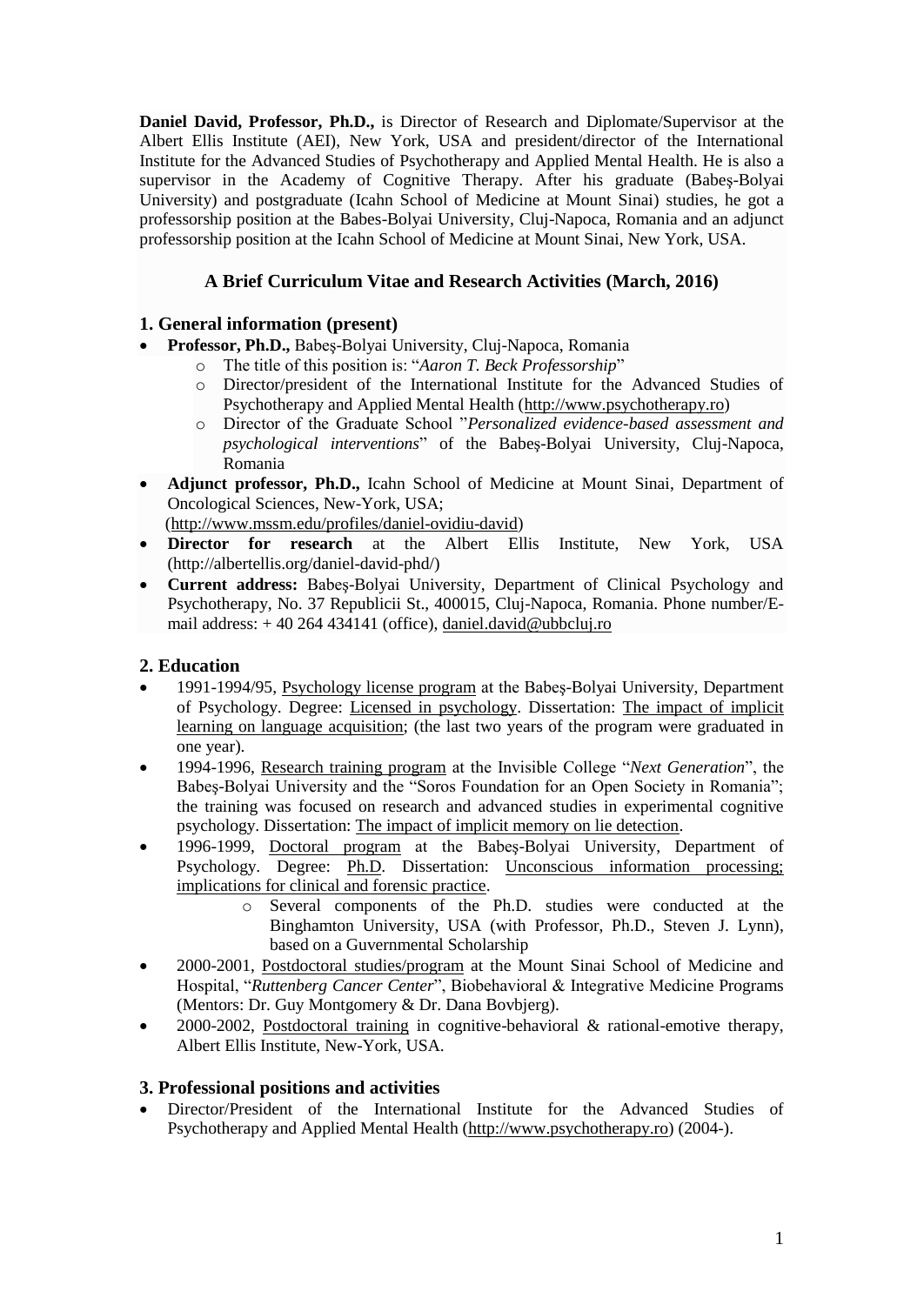- Director of the Graduate School "*Personalized evidence-based assessment and psychological interventions*" of the Babeş-Bolyai University, Cluj-Napoca, Romania (2012-2016).
- Director of Department of Clinical Psychology and Psychotherapy [\(http://www.clinicalpsychology.ro\)](http://www.clinicalpsychology.ro/) (2007-2012).
- Founding Editor of the Journal of Cognitive Behavioral Psychotherapies (indexed Web of Science) [\(http://jcbp.psychotherapy.ro\)](http://jcbp.psychotherapy.ro/); now Journal of Evidence-Based Psychotherapies [\(http://jebp.psychotherapy.ro\)](http://jebp.psychotherapy.ro/) (2004-).
- Founding Director of the "*Babeş-Bolyai–PsyTech*" Psychological Clinic, [\(http://www.clinicadepsihologie.ro\)](http://www.clinicadepsihologie.ro/) (2007-2012).
- President of the Romanian Board of Psychologists, Cluj Branch (2005-2012).
- President of the National Comission for Clinical Psychology and Psychotherapy in the Romanian Board of Psychologists (2008-2012).
- President of the Romanian Association of Cognitive and Behavioral Psychotherapies (2001-2012).
- President of the Professional Comission in the Romanian Association of Cognitive and Behavioral Psychotherapies (a national representative in the European Association of Behavioral and Cognitive Therapies) (2012-).
- Supervisor in rational-emotive  $&$  cognitive-behavior therapy
	- o Academy of Cognitive Therapy, USA (Fellow in cognitive therapy)
	- o Albert Ellis Institute, USA (Diplomate and Supervisor in Rational Emotive Behavior Therapy)

### **4. Policy of science, international evaluator and editorial positions - Selection**

- Vice-president of National Council for Research (2008-2012).
- President of the Appealing Comission of CNATDCU (national academic accreditation council) in psychology, educational sciences and sport sciences (2012-).
- Member of the Scientific Council of National Authority for Research (2011/2012 -Coordinator of the communication and visibility section).
- Personal scientific adviser of the ministry of education and research (2005).
- Vice-president of the presidential comission for policies in research and education (2008- 2014).
- Board member of the Romanian Journal of Scientometrics and Policy of Science (2012-).
- European Science Foundation (Social Sciences Standing Committee Core Group Scientific Review Group) (2009-2016).
- International expert evaluator (e.g., ERC, FP7, ESF, NSF, Israel Science Foundation, Australian Medical Council etc.).
- Editorial boards:
	- $\Box$  Journals: Journal of Rational-Emotive and Cognitive-Behavior Therapy (coeditor: Springer – ISI/Web of Science); Journal of Evidence-Based Psychotherapies (Founding editor: International Institute for the Advanced Study of Psychotherapy and Applied Mental Health – ISI/Web of Science); Personality Disorders: Theory, Research, and Treatments (American Psychological Association – ISI/Web of Science); Psychology of Consciousness: Theory, Research, and Practice (American Psychological Association) etc.
	- $\Box$  Books: Co-editor of Book Series SpringerBriefs in Best Practices in Cognitive-Behavioral Psychotherapy (Springer).

### **5. Honorary/Awards - Selection**

- Henry Guze Award, Society for Clinical and Experimental Hypnosis, USA, 2003.
- Albert Ellis Award, Albert Ellis Institute & International Institute for the Advanced Studies of Psychotherapy and Applied Mental Health, 2003.
- Merit for Research, Babeş-Bolyai University, 2003.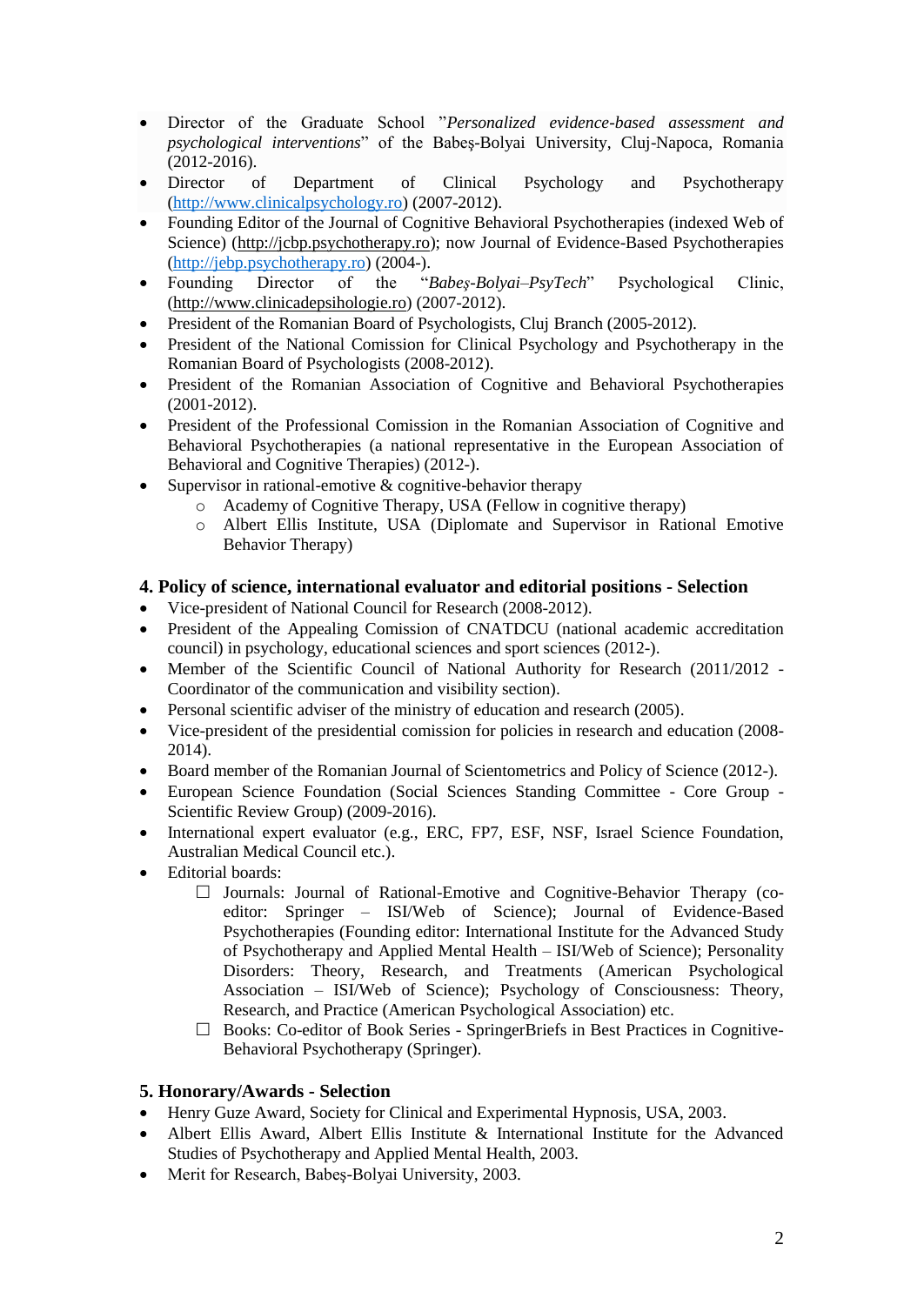- In Hoc Signo Vinces, National Council for Research, 2003.
- Merit for Institutional Development, Babeş-Bolyai University, 2004.
- Awarded by the President of Romania for merit in education and research: The Knight of the Order for Merit, 2008.

#### **6. Invited conference/lectures/presentations/symposia**

*Institutions (selection)*

- Albert Ellis Institute, USA (2004, 2005, 2008).
- Mount Sinai School of Medicine, USA (2004, 2005).
- Oxford University, UK (2008).
- Harvard University (2009).
- Pennsylvania University, USA (2008), etc.

### *Professional Organizations (selection)*

- American Psychological Association (2002, 2014).
- European Association for Behavioral and Cognitive Therapies (2003, 2005, 2013).
- International Association for Cognitive Psychotherapy (2014), etc.

#### **7. Research interests**

- Current research is focused on the role of cognitive mechanisms, both explicit (e.g., autobiographical memory) and implicit (e.g., implicit memory; priming) in generating subjective/emotional (cognition-emotion relation), behavioral, and psycho-physiological human responses, more specifically, on the role of (a) rational/functional and irrational/dysfunctional beliefs and (b) response hopes and/or expectancies on various psychological and medical outcomes related to mental health and cancer. When clinical trials are used as research instruments the analysis employed is typically multilevel, concerning: (1) outcomes (i.e., efficacy and/or effectiveness); (2) theory/mechanisms of change (both psychological and neurobiological); and (3) economical aspects (e.g., costeffectiveness, cost-utility). A specific research interest is related to the theory and practice of cognitive hypnosis/hypnotherapy as part of the cognitive neuroscience paradigm and the use of technological developments in psychotherapy (i.e., virtual reality therapy; robotherapy).
	- o Key words**:** clinical cognitive (neuro)sciences; evidence-based and cognitivebehavioral therapies, clinical psychology, psychology and technology (robotherapy, virtual reality therapy), cognitive unconscious (implicit/unconscious information processing), evolutionary psychology, genetic counseling.

#### **8. Grants/projects - Selection**

**Note:** As follows, I list only the major grants (still object of continuation/publication), of which I am the Principal Investigator (PI). There are two other completed grants of which I was PI (one national and one international), and about 10 past and/or ongoing national and international grants (i.e., FP7), in which I am a main partner (i.e., representing my organization in a consortium), a secondary investigator, or a research member in the research team.

| List Funding Source, Projects Title &         | Role in        | <b>Dates</b> | Supplemental Info.            |
|-----------------------------------------------|----------------|--------------|-------------------------------|
| <b>Number</b>                                 | <b>Project</b> |              |                               |
| Ministry of Education and Research;           | Principal      | 2006-2008    | Research Focused              |
| Psychotherapy vs Medication vs                | Investigator   |              |                               |
| Psychotheraply+Medication in the Treatment of |                |              |                               |
| ADHD: A Randomized Clinical Trial             |                |              |                               |
| Ministry of Education and Research;           | Principal      | 2007-2009    | Building                      |
| A Virtual Reality Psychotherapy Platform      | Investigator   |              | Infrastructure/Capacities     |
|                                               |                |              | Focused                       |
| Ministry of Education and Research;           | Principal      | 2006-2008    | Postdoctoral Training Focused |
| <b>Evidence Based Psychotherapy</b>           | Investigator   |              |                               |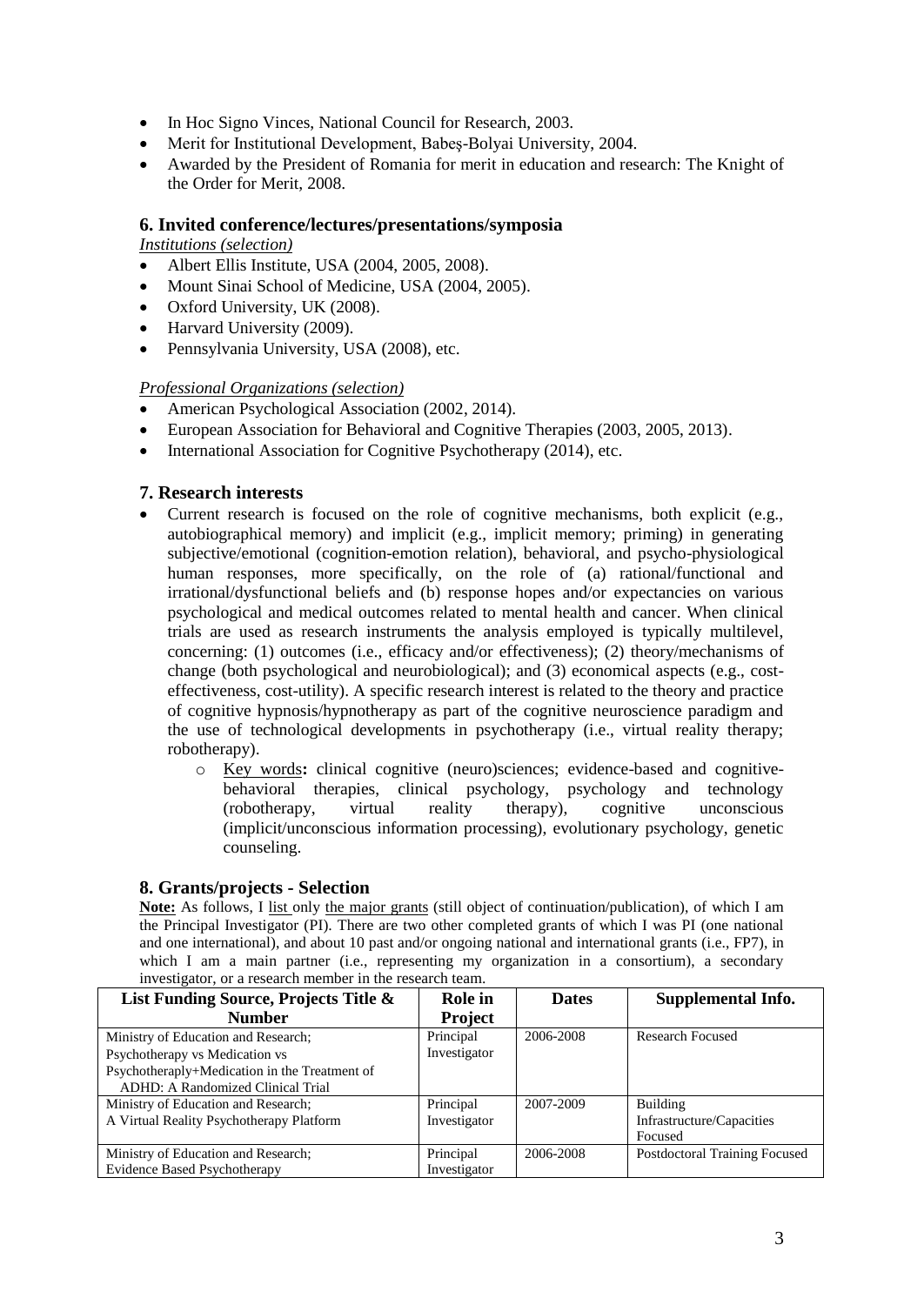| Albert Ellis Institute, USA;                     | Principal    | 2008-2010 | <b>Research Focused</b> |
|--------------------------------------------------|--------------|-----------|-------------------------|
| REBT vs. Cognitive Therapy vs. ACT in the        | Investigator |           |                         |
| treatment of Generalized Anxiety Disorder: A     |              |           |                         |
| Clinical Trial                                   |              |           |                         |
| European Commission (FP7 – CA/IP); DREAM -       | Coordonator  | 2014-2019 | <b>Research Focused</b> |
| Development of autonomous robot-assisted therapy | of the       |           |                         |
| for children with autism spectrum disorders      | Romanian     |           |                         |
|                                                  | partner      |           |                         |

# **9. Selected publications (March, 2016)**

- I have published +120 articles (ISI/Web of Science) and 5 books/+15 chapters. I have received several innovation awards (e.g., for psychological products like app PsyPills etc.).
- Scientometrics indicators based on the Web of Science analyses: the Hirsch index 17; total citations - +700 (+600 without self-citations).
- The books/chapters have been indexed in thousands of libraries all over the world (based on WorldCat analyses).

Please find below a selection of my major publications:

## **Books/chapters – Selection from WorldCat:**

- o David, D., Lynn, S., & Ellis, A. (eds.) (2010). *Rational and irrational beliefs in human functioning and disturbances: Implications for research, theory, and practice*. OxfordUniversity Press: New York.
- o David, D., Lynn, S. J., & Surya Das Lama (2013). Self-acceptance in Buddhism and rational-emotive and cognitive-behavioral therapy. In M. Bernard (ed.), *The strength of self-acceptance,* New York: Springer.
- o Szentagotai, A., & David. D. (2013). Self-acceptance and happiness. In M. Bernard (ed.), *The strength of self-acceptance*, New York: Springer.
- o Dryden, W., David, D., & Ellis, A. (2010). Rational emotive behavior therapy. În K. S. Dobson (Ed.), *Handbook of cognitive-behavioral therapies* (pp. 226-276). New York: The Guilford Press.
- o Wagstaff, G., F., David, D., Kirsch, I., & Lynn, S., J. (2010). The cognitivebehavioral model of hypnotherapy. În S.J. Lynn, J.W. Rhue, & I. Kirsch (Eds.), *Handbook of clinical hypnosis* (pp. 179-208). Washington, DC: American Psychological Association.
- o David, D**.** (2003). Rational Emotive Behavior Therapy (REBT); The view of a cognitive psychologist, in W. Dryden (Ed.), *Theoretical developments in REBT.* Brunner/Routledge: London.

### **International articles – Selection from Web of Science**:

- o Negut, A., Matu, S., Sava, F.A., & David, D. (2016). Task difficulty of virtual reality-based assessment tools compared to classical paper-and-pencil or computerized measures: A meta-analytic approach. *Computer and Human Behavior, 54*, 414-424.
- o Costescu, C., Vanderborght, B., & David, D. (2015). [Reversal Learning Task in](http://eresources.library.mssm.edu:2121/full_record.do?product=WOS&search_mode=GeneralSearch&qid=12&SID=4DzdXoBeLewYQFg1Dnt&page=1&doc=5)  [Children with Autism Spectrum Disorder: A Robot-Based Approach.](http://eresources.library.mssm.edu:2121/full_record.do?product=WOS&search_mode=GeneralSearch&qid=12&SID=4DzdXoBeLewYQFg1Dnt&page=1&doc=5) *Journal of [Autism and Development Disorders, 45](http://eresources.library.mssm.edu:2121/full_record.do?product=WOS&search_mode=GeneralSearch&qid=12&SID=4DzdXoBeLewYQFg1Dnt&page=1&doc=5)*(11), 3715-3725
- o Emmelkamp, P., David, D. et al. (2014). Advancing psychotherapy and evidencebased psychological interventions. *International Journal of Methods in Psychiatric Research, 23,* 58-91.
- o Anton, R., & David, D. (2013). Response expectancy versus response hope in predicting birth-related emotional distress and pain. *International Journal of Psychology*, *48*(5), 954-63.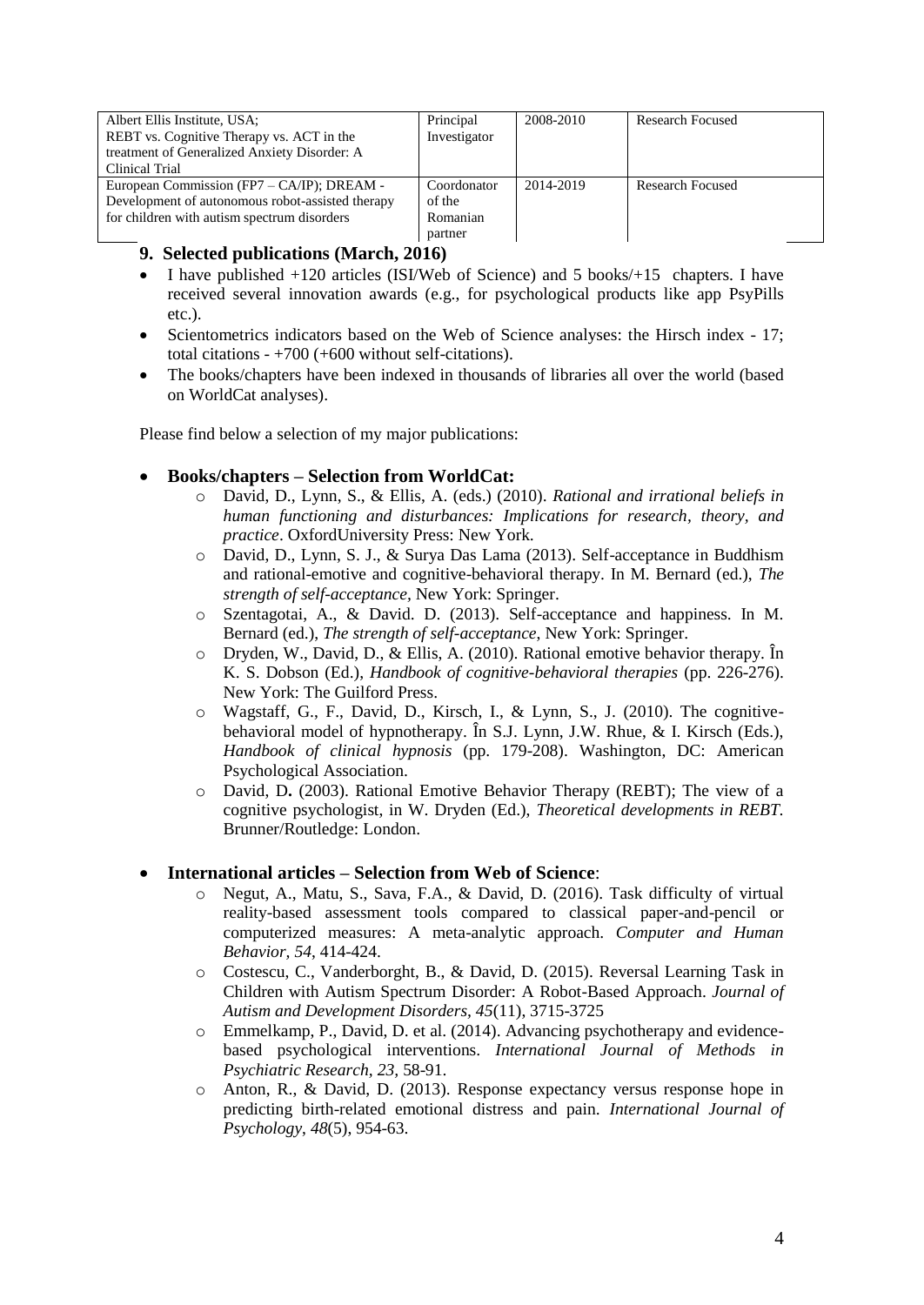- o Cristea, I.A., Matu, S., David, D., & Szentagotai, A. (2013). The other side of rumination: Reflective pondering as a strategy for regulating emotions in social situations. *Anxiety, Stress, and Coping*, *26*(5), 584-94.
- o Vanderborght, B., Simut, R., Saldien, J., Pop, C., Rusu, A., Pintea, S., Lefeber, D., & David, D. (2012). Using the social robot Probo as social story telling agent for children with ASD. *Interaction Studies, 13,* 348-372.
- o Cosman, I., Macavei, B., Sucala, M., & David, D. (2013). Rational and irrational beliefs and coping strategies among Transylvanian Holocaust survivors: An exploratory analysis. *Journal of Loss and Trauma*, *18,* 179-194.
- o Cristea, I., Szentagotai, A., Nagy, D., David, D. (2012). The bottle is half empty and that is bad but not tragic: Differential effects of negative functional reappraisal. *Motivation and Emotion, 36,* 550-563.
- $\circ$  Moldovan, A., & David, D. (2012). Features of automaticity in eating behaviour. *Eating Behaviors, 13,* 46-48.
- o Voinescu, B., Szentagotai, A., & David, D. (2012). Sleep disturbance, circadian prefernces and symptoms of adult attention deficit hyperactive disorder (ADHD). *Journal of Neural Transmission, 119*, 1195-1204.
- o Cristea, I., Gentili, C., Ricciardi, E., Rota, G., Bonino, D., David, D., Pietrini, P., & Guazzelli, M. (2011). Brain correlates of rational and irrational beliefs: An fMRI study of cognitive reappraisal. Paper (poster) presented at Organization of Human Brain Mapping Congress (OHBM), Quebec City.
- o David, D., & Montgomery, G. H. (2011). The scientific status of psychotherapies: A new evaluative framework for evidence-based psychosocial interventions. *Clinical Psychology: Science and Practice, 18,* 89-99.
- o Montgomery, G.H., Schnur, J.B, & David, D. (2011). The Impact of Hypnotic Suggestibility in Clinical Care Settings. *International Journal of Clinical and Experimental Hypnosis, 59,* 249-509.
- o Montgomery, G.M., Hallquist, M.N., Schnur, J.B., David, D., et al (2010). Mediators of a Brief Hypnosis [Intervention](http://eresources.library.mssm.edu:2101/full_record.do?product=WOS&search_mode=GeneralSearch&qid=1&SID=3COOLKlc7MADdLBol7m&page=1&doc=1) to Control Side Effects in Breast Surgery Patients: Response [Expectancies](http://eresources.library.mssm.edu:2101/full_record.do?product=WOS&search_mode=GeneralSearch&qid=1&SID=3COOLKlc7MADdLBol7m&page=1&doc=1) and Emotional Distress. *Journal of Consulting and Clinical Psychology, 1,* 80-88.
- o Szentagotai, A., & David, D. (2010). The Efficacy of Cognitive-Behavioral Therapy in Bipolar Disorder; A Quantitative Meta-Analysis. *Journal of Clinical Psychiatry, 1,* 71-76.
- o Montgomery, G.M., Kangas, M., David, D., et al. (2009). [Fatigue](http://eresources.library.mssm.edu:2101/full_record.do?product=WOS&search_mode=GeneralSearch&qid=1&SID=3COOLKlc7MADdLBol7m&page=1&doc=5) During Breast Cancer Radiotherapy: An Initial Randomized Study of [Cognitive-Behavioral](http://eresources.library.mssm.edu:2101/full_record.do?product=WOS&search_mode=GeneralSearch&qid=1&SID=3COOLKlc7MADdLBol7m&page=1&doc=5) Therapy Plus [Hypnosis.](http://eresources.library.mssm.edu:2101/full_record.do?product=WOS&search_mode=GeneralSearch&qid=1&SID=3COOLKlc7MADdLBol7m&page=1&doc=5) *Health Psychology, 3,* 317-322.
- o David, D., Szentagotai, A., Lupu, V., & Cosman, D. (2008). Rational emotive behavior therapy, cognitive therapy, and medication in the treatment of major depressive disorder: A randomized clinical trial, posttreatment outcomes, and sixmonth follow-up. *Journal of Clinical Psychology, 64,* 728-746.
- o Szentagotai, A**.,** David, D., Lupu, V., & Cosman, D. (2008). Rational Emotive Therapy, Cognitive Therapy and medication in the treatment of major depressive disorder: Theory of change analysis. *Psychotherapy: Theory, Research and Practice, 4,* 523-538*.*
- o David, D., Montgomery, G. H., & Bovbjerg, D. H. (2006). [Relations between](http://eresources.library.mssm.edu:6689/WoS/CIW.cgi?SID=J2h1nNFh5aDlbkH86h9&Func=Abstract&doc=1/37)  [coping responses and optimism-pessimism in predicting anticipatory](http://eresources.library.mssm.edu:6689/WoS/CIW.cgi?SID=J2h1nNFh5aDlbkH86h9&Func=Abstract&doc=1/37)  [psychological distress in surgical breast cancer patients.](http://eresources.library.mssm.edu:6689/WoS/CIW.cgi?SID=J2h1nNFh5aDlbkH86h9&Func=Abstract&doc=1/37) *Personality and Individual Differences, 40*, 203-213.
- o David, D., & Szentagotai, A. (2006). Cognition in cognitive-behavioral psychotherapies; toward an intergrative model. *Clinical Psychology Review, 26,* 284-298.